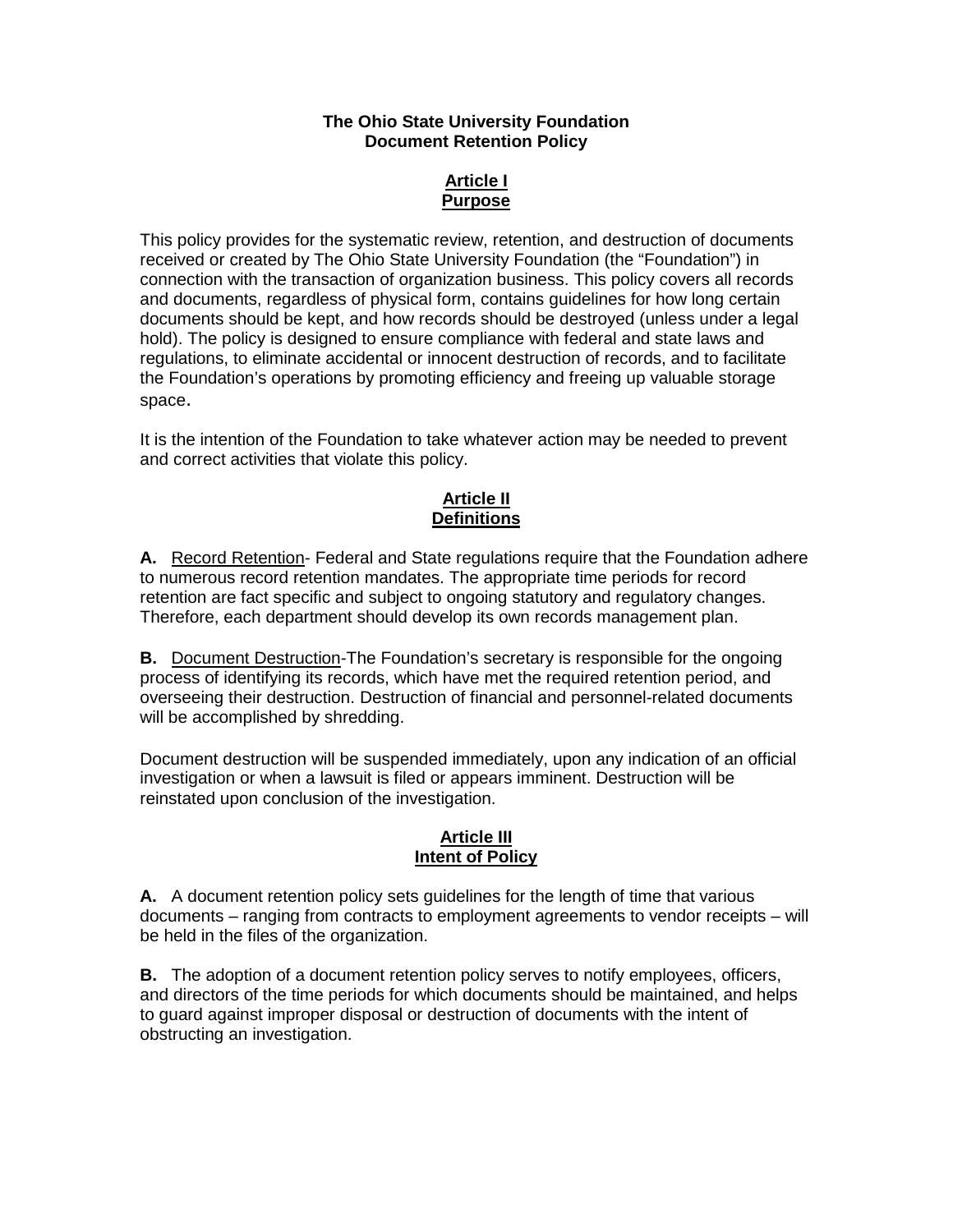## **Article IV Regulations**

**Permanent** Permanent **Permanent** 

7 years 7 years

7 years<br>7 years

| <b>Corporate Records</b>                              |           |
|-------------------------------------------------------|-----------|
| Annual Reports to Secretary of State/Attorney General | Permanent |
| Articles of Incorporation                             | Permanent |
| Board Meeting and Board Committee Minutes             | Permanent |
| <b>Board Policies/Resolutions</b>                     | Permanent |
| <b>Bylaws</b>                                         | Permanent |
| <b>Construction Documents</b>                         | Permanent |
| <b>Fixed Asset Records</b>                            | Permanent |
| IRS Application for Tax-Exempt Status (Form 1023)     | Permanent |
| <b>IRS Determination Letter</b>                       | Permanent |
| Contracts (after expiration)                          | 7 years   |
| Correspondence (general)                              | 3 years   |

# *Accounting and Corporate Tax Records*

| <b>Annual Audits and Financial Statements</b>      | Permar  |
|----------------------------------------------------|---------|
| <b>Depreciation Schedules</b>                      | Permar  |
| <b>IRS Form 990 Tax Returns</b>                    | Permar  |
| <b>General Ledgers</b>                             | 7 years |
| <b>Business Expense Records</b>                    | 7 years |
| IRS Form 1099                                      | 7 years |
| <b>Journal Entries</b>                             | 7 years |
| Invoices                                           | 7 years |
| Sales Records (box office, concessions, gift shop) | 5 years |
| <b>Petty Cash Vouchers</b>                         | 4 years |
| <b>Cash Receipts</b>                               | 4 years |
| <b>Credit Card Receipts</b>                        | 4 years |
|                                                    |         |

## *Bank Records*

| 7 years |
|---------|
| 7 years |
| 7 years |
| 7 years |
|         |

## *Payroll and Employment Tax Records*

| <b>Payroll Registers</b>              | Permanent |
|---------------------------------------|-----------|
| <b>State Unemployment Tax Records</b> | Permanent |
| Earnings Records                      | 7 years   |
| <b>Garnishment Records</b>            | 7 years   |
| <b>Payroll Tax Returns</b>            | 7 years   |
| <b>W-2 Statements</b>                 | 7 years   |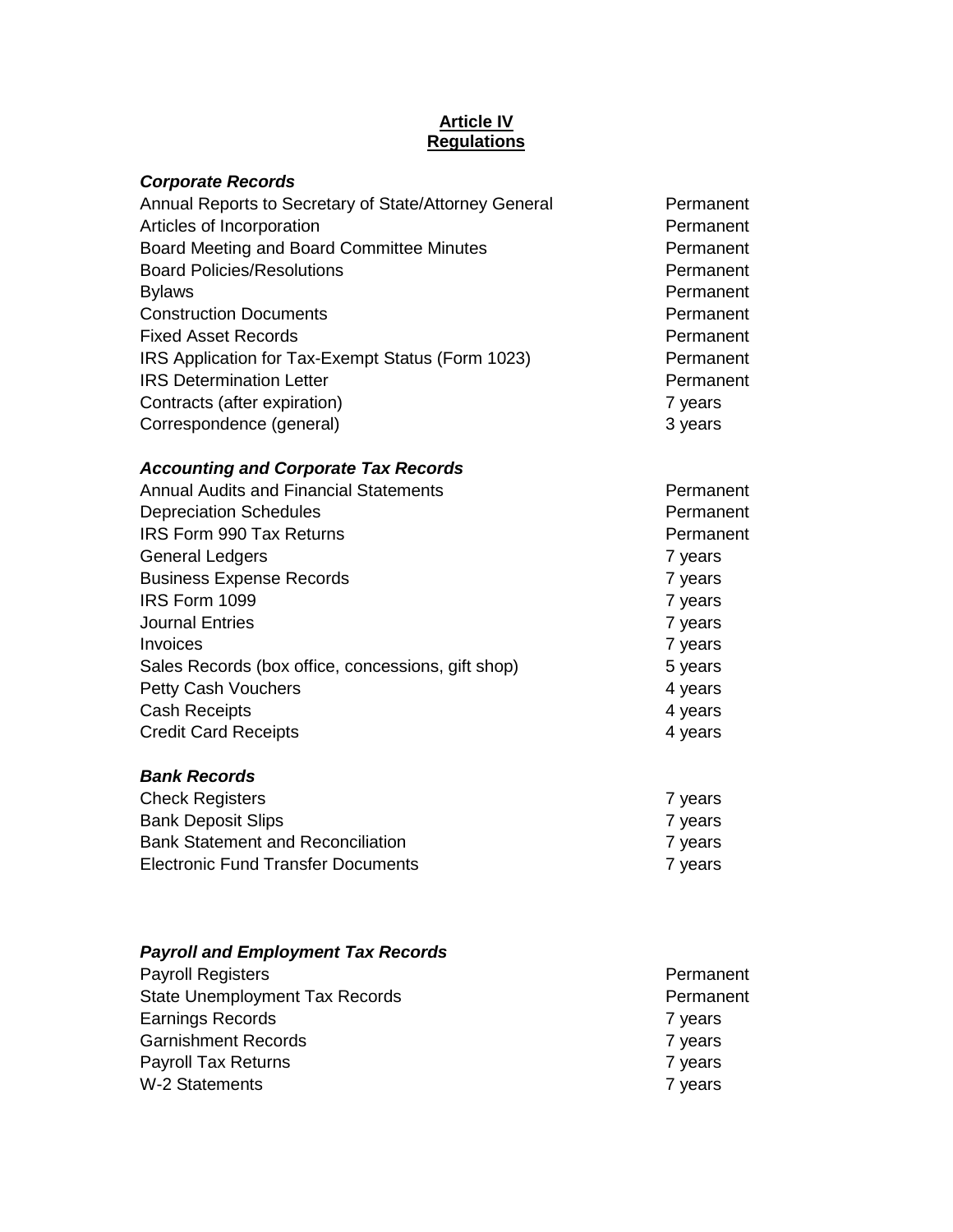## *Employee Records*

Employment and Termination Agreements Permanent Retirement and Pension Plan Documents **Permanent** Permanent Records Relating to Promotion, Demotion or Discharge 7 years after termination Accident Reports and Worker's Compensation Records 5 years Salary Schedules 6 years 5 years 5 years 5 years 5 years 5 years 5 years 5 years 5 years 5 years 5 years 5 years 5 years 5 years 5 years 5 years 5 years 5 years 5 years 5 years 5 years 5 years 5 years 5 years 5 years 5 yea Employment Applications **3 years** 3 years I-9 Forms 3 years after termination Time Cards 2 years 2 years 2 years 2 years 2 years 2 years 2 years 2 years 2 years 2 years 2 years 2 years 2 years 2 years 2 years 2 years 2 years 2 years 2 years 2 years 2 years 2 years 2 years 2 years 2 years 2 years 2 y

## *Donor and Grant Records*

Donor Records and Acknowledgment Letters **7** years Grant Applications and Contracts **7** years after completion

#### *Legal, Insurance, and Safety Records*

Appraisals **Permanent Permanent Copyright Registrations Community** Permanent Environmental Studies Permanent **Insurance Policies Provides Permanent Permanent** Real Estate Documents **Permanent** Permanent Stock and Bond Records Permanent Trademark Registrations **Permanent** Leases **6** years after expiration OSHA Documents **5** years 5 years **5** years **5** years **5** years **5** years **5** General Contracts **7** years after termination

**A.** Electronic Documents and Records-Electronic documents will be retained as if they were paper documents. Therefore, any electronic files, including records of donations made online, that fall into one of the document types on the above schedule will be maintained for the appropriate amount of time. If a user has sufficient reason to keep an e-mail message, the message should be printed in hard copy and kept in the appropriate file or moved to an "archive" computer file folder. Backup and recovery methods will be tested on a regular basis.

**B.** Emergency Planning-The Foundation's records will be stored in a safe, secure, and accessible manner. Documents and financial files that are essential to keeping the Foundation operating in an emergency will be duplicated or backed up at least every week and maintained off-site.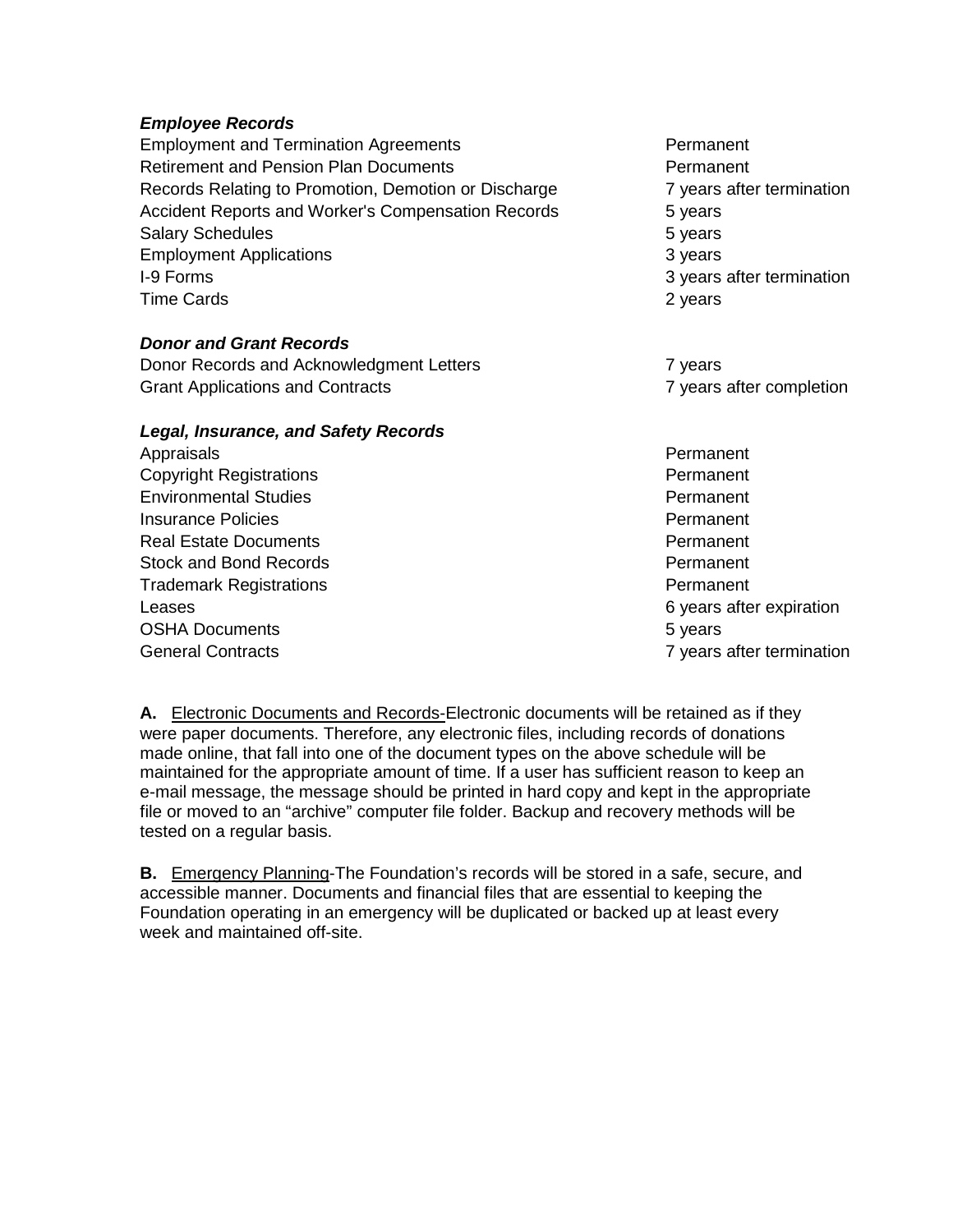## **Article V Reporting Violations**

**A.** Individuals should share their questions, concerns, suggestions, or complaints with a Foundation administrator who can address them properly. In many cases the individual's supervisor is in the best position to address an area of concern. If an individual is not comfortable speaking with the supervisor, or is not satisfied with the supervisor's response, individuals should make a Protected Disclosure.

**B.** Failure on the part of employees to follow this policy can result in possible civil and criminal sanctions against the Foundation and its employees and possible disciplinary action against responsible individuals. The secretary and audit committee chair will periodically review these procedures with legal counsel or the Foundation's external auditors to ensure that they are in compliance with new or revised regulations.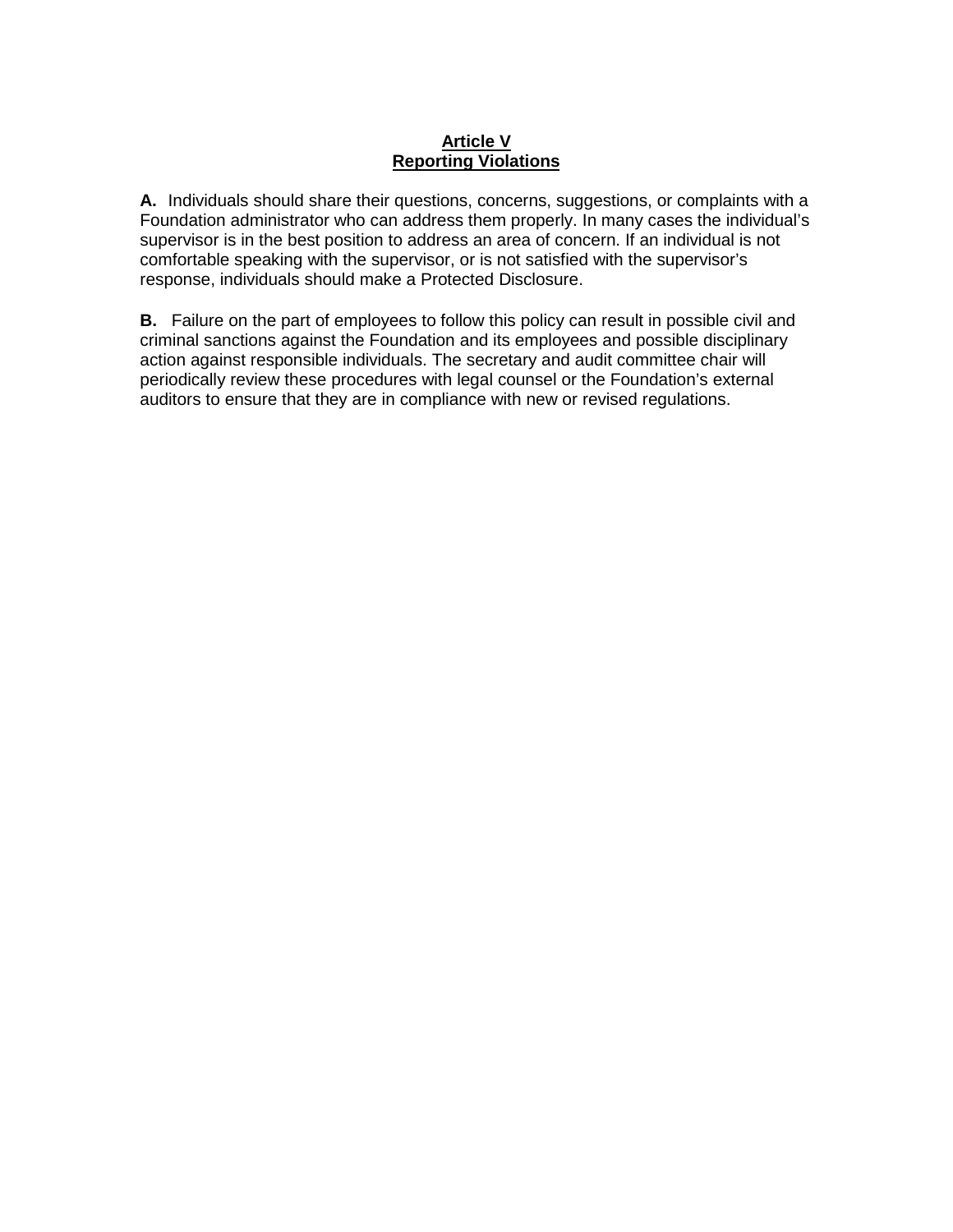#### **The Ohio State University Foundation Executive Compensation Policy**

#### **Article I Philosophy and Objectives**

Although the Foundation does not have employees, its wholly owned affiliates may. This policy covers Foundation affiliates. References to the board are to the affiliates' Board of Managers. The Foundation's primary objective is to provide a reasonable and competitive executive total compensation opportunity consistent with market-based compensation practices for individuals possessing the experience and skills needed to improve the overall performance of the organization.

The organization's executive compensation program is designed to

- Encourage the attraction and retention of high-caliber executives.
- Provide a competitive total compensation package, including benefits.
- Reinforce the goals of the organization by supporting teamwork and collaboration.
- Ensure that pay is perceived to be fair and equitable.
- Be flexible to reward individual accomplishments as well as organizational success.
- Ensure that the program is easy to explain, understand, and administer.
- Balance the need to be competitive with the limits of available financial resources.
- Ensure that the program complies with state and federal legislation.

#### **Article II Market Position**

While the Foundation focuses on comparable nonprofit organizations in our area to benchmark pay, we also understand that the market for executive talent may be broader than this group. Market information from additional market segments, private foundations, and published not-forprofit compensation surveys may be used as a supplement.

In addition, the board may also collect other published survey data, when appropriate, for forprofit organizations for specific functional competencies.

Together with data from the comparable local organizations, data from these market segments are used to form a "market composite" to assess the competitiveness of compensation.

In general, the board positions total compensation, including benefits, at the median of the market. Programs are designed to be flexible so that compensation can be above or below the median based on experience, performance, and business need to attract and retain specific talent.

## **Article III Procedures**

The Foundation's executive compensation program is administered by the board. The board is responsible for establishing and maintaining a competitive compensation program for the key executives of the organization. The board meets as needed to review the compensation program and make any changes, as appropriate.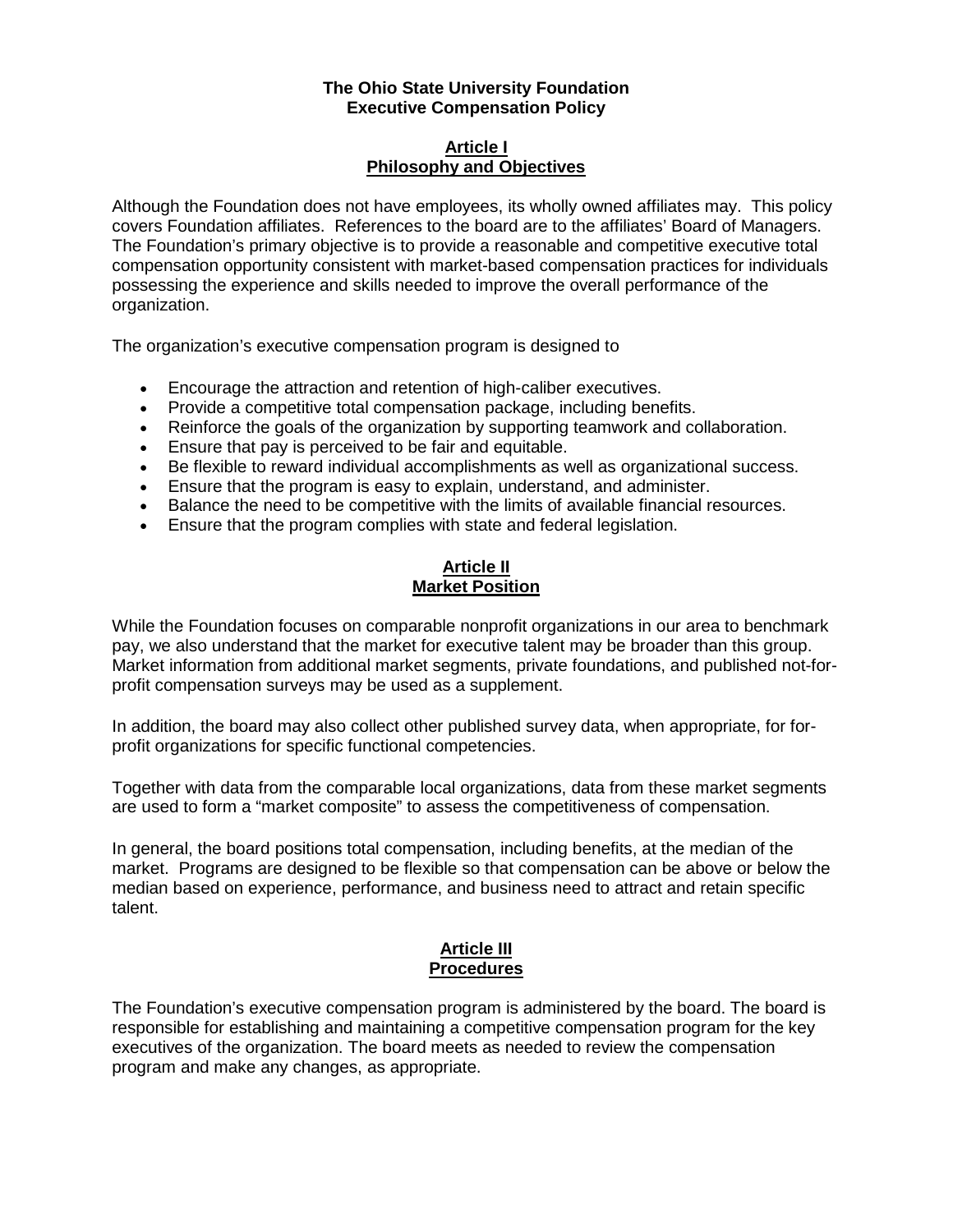In reviewing and approving the compensation of any executive, the board, or a delegated committee of the board (referred to as the "Approval Body" below), will utilize the following process.

- **1.** Impartial Decision Makers: The compensation arrangement must be approved in advance (before any payment is made) by the Approval Body composed entirely of individuals who do not have a conflict of interest with respect to the compensation arrangement (example: neither the executive whose compensation is being determined nor any of his/her family members may be present during the discussion/debate or participate in the vote).
- **2.** Comparability Data. When the Approval Body is considering compensation, it must rely on comparability data that demonstrate the fair market value of the compensation in question. For example, when crafting compensation packages, the Approval Body must secure data that documents compensation levels for similarly qualified individuals in like positions at like organizations. This data may include the following:
	- **a)** expert compensation studies by independent firms;
	- **b)** written job offers for positions at similar organizations;
	- **c)** documented telephone calls about similar positions at both nonprofit and forprofit organizations; and
	- **d)** information obtained from the IRS Form 990 filings of similar organizations.
- **3.** Concurrent Documentation. The Approval Body must document how it reached its decisions, including the data on which it relied. To qualify as concurrent documentation, written or electronic records of the Approval Body (such as meeting minutes) must note:
	- **a)** the terms of the compensation and the date it was approved;
	- **b)** the members of the Approval Body who were present during the debate on the compensation that was approved and those who voted on it;
	- **c)** the comparability data obtained and relied upon and how the data were obtained; and
	- **d)** any actions taken with respect to consideration of the compensation by anyone who is otherwise a member of the Approval Body but who had a conflict of interest with respect to the decision on the compensation.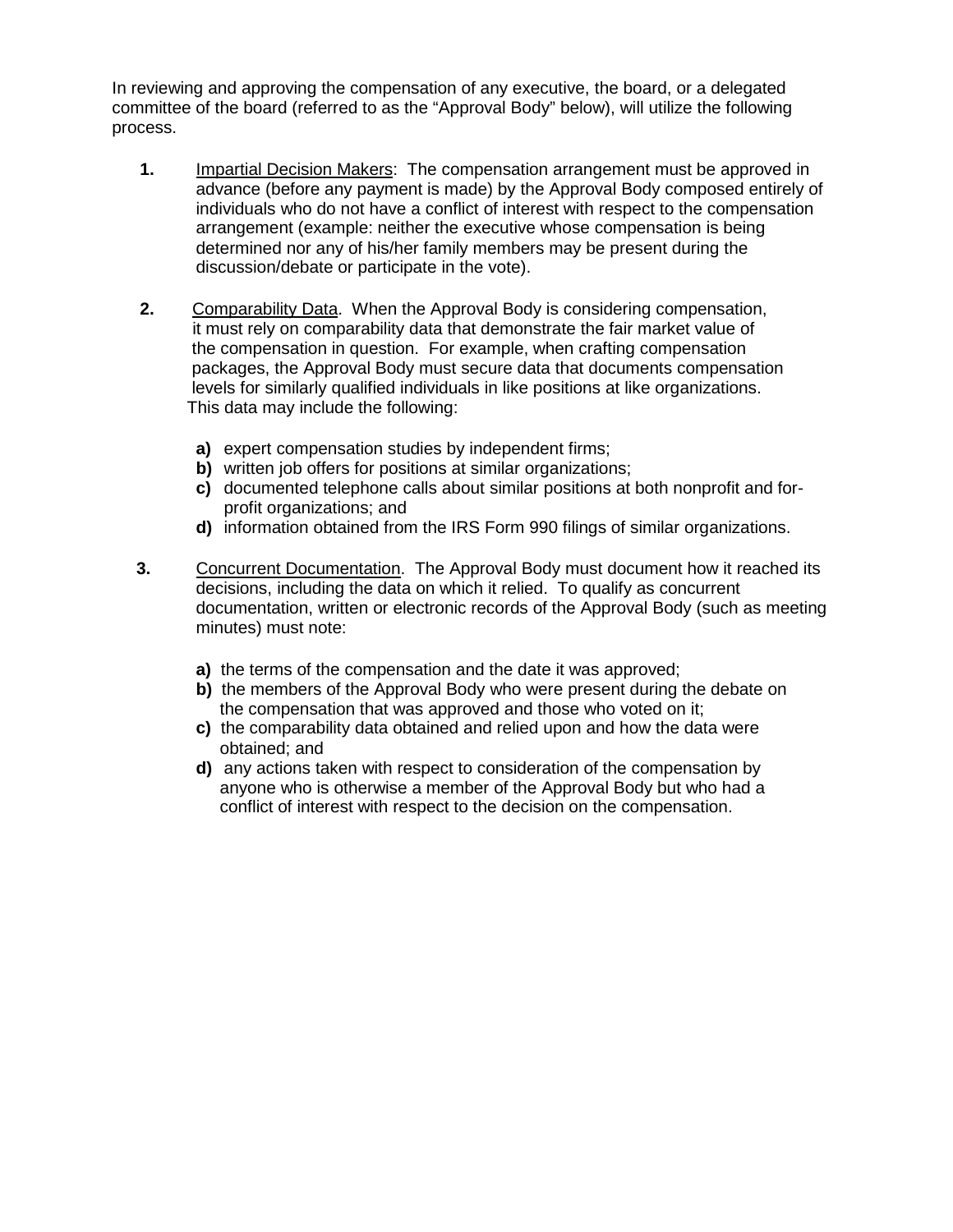#### **The Ohio State University Foundation Expense Reimbursement Policy**

## **Article I Purpose**

The Ohio State University Foundation's (the "Foundation") reimbursement policy is intended to insure that all reimbursed expenses are proper expenses of the Foundation and that proper documentation is provided so that the Foundation satisfies the Internal Revenue Service accountable plan rules. The policy shall be reviewed annually by the Treasurer. The policy is primarily for the employees of Foundation affiliates. All Board members serve as volunteers and are personally responsible for all expenses related to attendance at Board meetings and other Foundation events. Employees of the University who are working on Foundation matters are subject to the University's expense reimbursement policy.

#### **Article II Procedures**

## **A. Travel**

Travel will be reimbursed for business related purposes. Travel by an employee should be preapproved by the Executive Director of the applicable Foundation affiliate.

#### **Reimbursement Procedure**

An Expense Report is to be used for requesting reimbursement and should be submitted within two weeks of completion of any trip or incurring the expense. Receipts are required for all expenditures, whether billed directly to the organization or to the employee, including credit card charges, for expenditures in excess of \$25. Allow at least two weeks after receipt for reimbursement.

#### **Reimbursable Transportation Expenses**

- **Airfare:** The least expensive direct, nonstop commercial airfare in coach class will be reimbursable from the airport nearest the traveler's home or office to the airport nearest the destination. Airline reservations should generally be made at least 21 days in advance of travel. Any additional expense related to companion travel is the responsibility of the traveler. Preferred carriers may be utilized if the airfare is equivalent to the lowest fare available.
- **Automobile, train, or bus:** Total reimbursable expenses, including expenses incurred en route, shall not exceed the cost of airfare. Automobile expenses shall be reimbursed at the then current Internal Revenue Service mileage reimbursement rate.
- **Shuttle, taxi, personal automobile**, or other similar cost to and from the airport at the points of origin and destination, and taxi fare if essential for business purposes.
- **Parking** at the airport of origin if personal automobile is used. Parking at the meeting site if travel by automobile is required.

#### **Lodging**

Lodging at the single-room rate for days travel, including night before and after if flight schedules make necessary such stays.